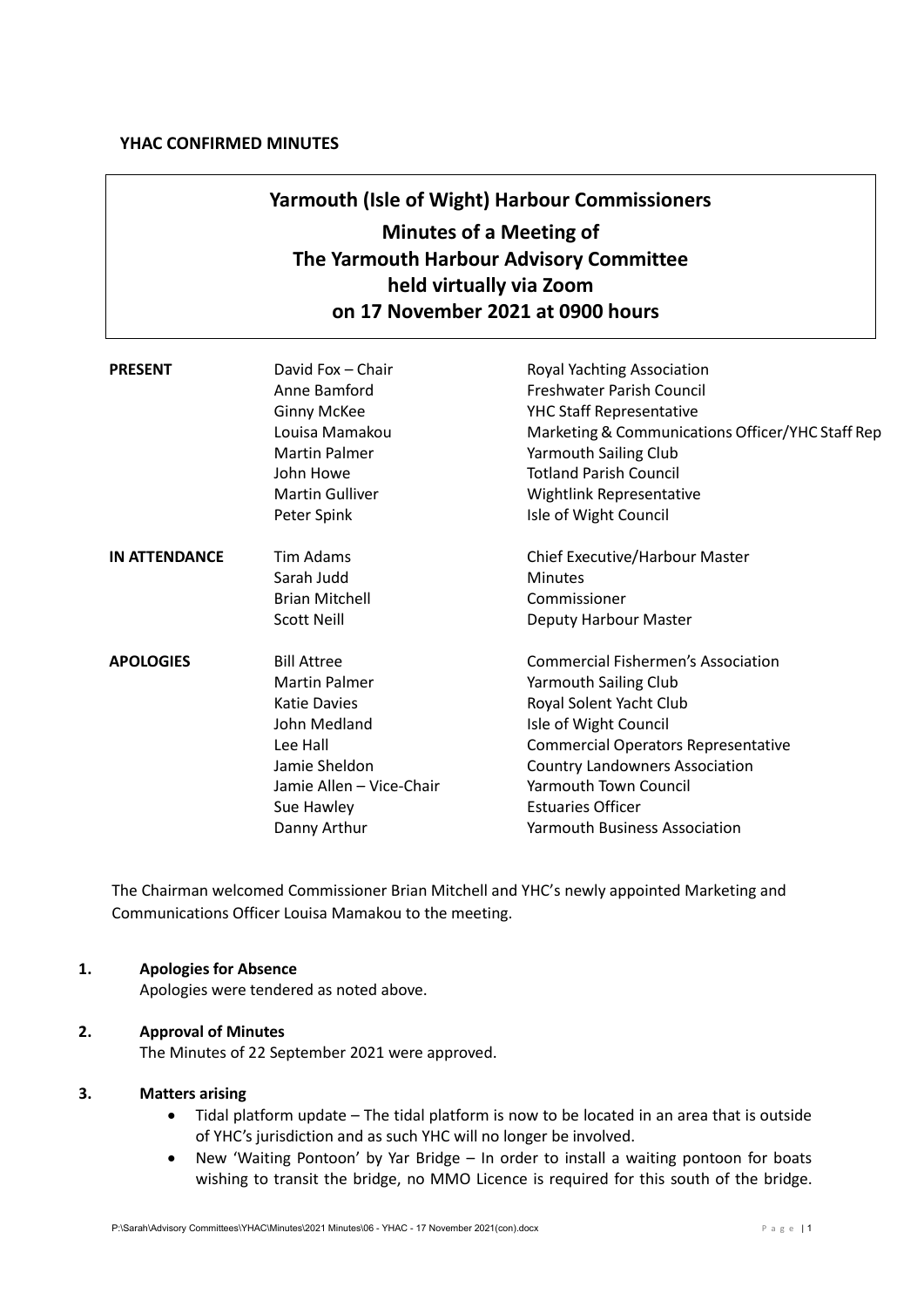However, a new pontoon north of the bridge will involve a licence application to the MMO to obtain permission. Once installed, these pontoons may be utilised as an emergency mooring area.

• Members were keen for a 'bridge user guide' to be sent out to all harbour and River Yar Boatyard customers in order to clarify/remind users of the correct way to transit the bridge. The DHM confirmed that this will be done. This will also be highlighted in the new harbour guide.

The CE/HM asked the RSYC to liaise with YHC regarding the start times of races and tying this is accordingly with bridge opening times.

## **4. Yarmouth Harbour**

#### **Safety**

YHC have recently had a dredging survey undertaken of the harbour. Other than a slight build up close to the entrance to the RYB there has not been much build up and as such no dredging will be required.

## **Harbour Works**

The soakaway area by the fisherman's pens at the back of the Harbour Office has always been prone to gathering water in heavy rain. This now has a new drain which it is hoped will alleviate this issue.

The fencing around the green needs replacing and YHC are currently in the process of sourcing an external contractor to this work. The current wooden posts may be replaced by metal ones if these are more durable over the long term.

Resurfacing work to the Dinghy Park will commence on 1 December 2021. An email has been sent to all DP licence holders to inform them of this.

The pink pontoon needs replacing asap but there have been delays both with Walcon – the company that install them and the materials needed to do the job. YHC are constantly monitoring its condition and are carrying out repairs as and when needed whilst we await the replacement pontoon.

The outside 24-hour toilets at the back of the Harbour Office will be refurbished in February of next year.

The walkway from the Wightlink ferry terminal to the ferry also needs refurbishment and YHC are currently looking for an external contractor to undertake this work.

A member mentioned a broken drain cover at the front of the harbour office parking area. The DHM asked the location of this and the maintenance team will seek to replace it.

#### **Harbour Development Concept**

YHC are now going to apply to the MMO for the appropriate licence required in order for the development south of the bridge to proceed. The Estuaries Officer is currently working on the habitats regulation assessment prior to submitting the licence application to the MMO.

#### **Performance**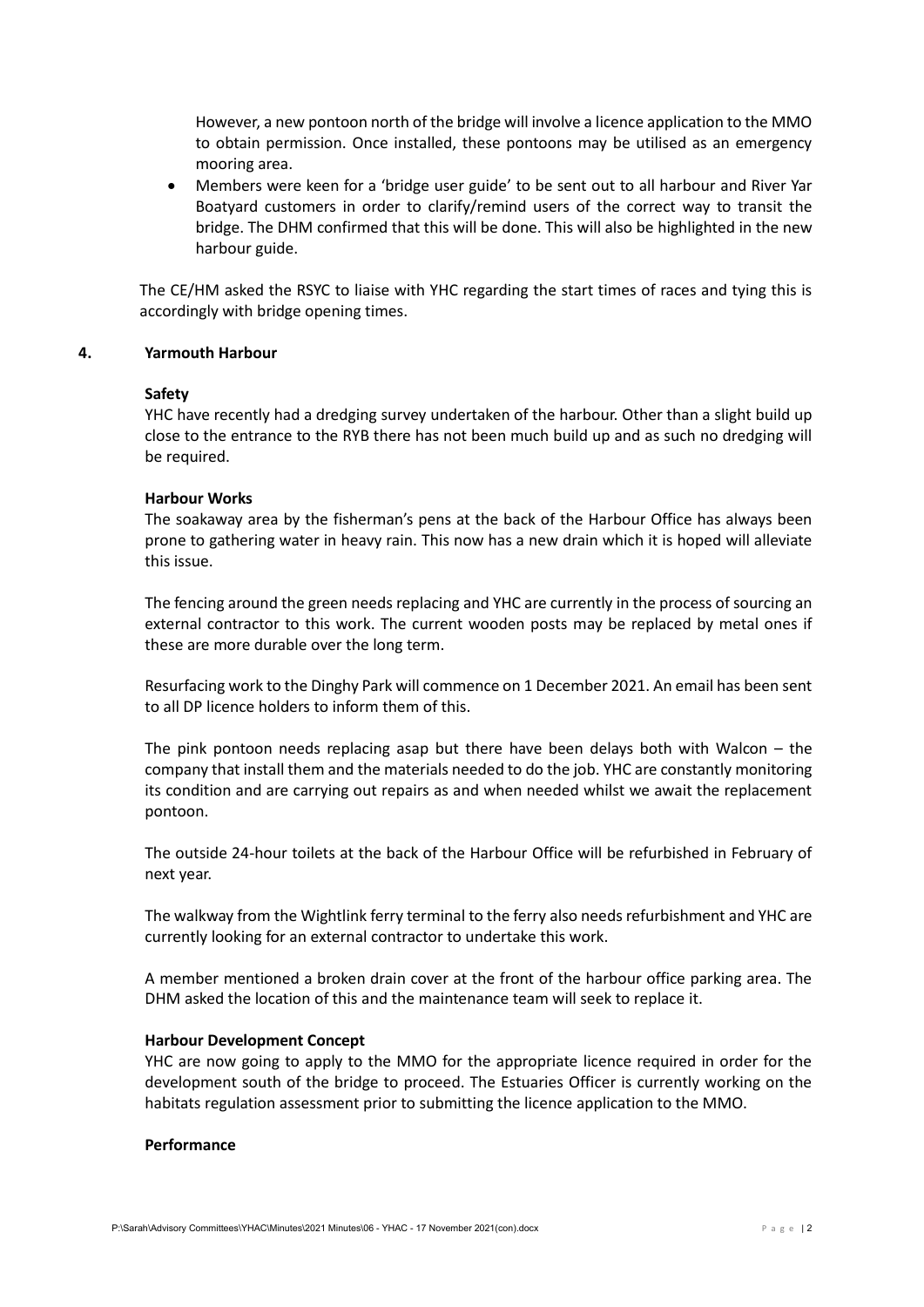Following four almost loss-making months YHC are now catching up financially. Sept and Oct were good months for short stay numbers – and Nov also looks good so far. A member enquired as to when online bookings would open for next year and the CE/HM agreed that this would go live once pricing had been agreed – see below.

#### **Harbour Dues & Charges**

Sept. RPI is currently 4.9% and CPI at 3.1%.

The CEO will recommend to the Board of Commissioners a 3.1% increase on harbour dues and mooring fees across all sectors. The harbour did not increase harbour dues this year but, in light of the of general operational costs increasing it is necessary to raise harbour dues this year. The CE/HM asked members their views on this. The Yacht Club confirmed that they had unfortunately had to put increase subs for next year also in order to cover the increasing costs of energy and materials. YHAC members were in agreement that this seemed a sensible way forward in order to ensure that the harbour continue to cover their costs.

#### **5. Wightlink**

Ferry bookings remain strong. There is currently a slightly revised timetable in operation on this route with an extra sailing being put in on weekend mornings. Unfortunately, there won't be three vessel service in 2022 and the latest sailing from Yarmouth will be no later 21:30 if schedules change. Wightlink also plan to have more back up staff available should there be staff shortages due to people having to isolate etc and it is hoped that this will reduce the requirement to cancel sailings due to a lack of staff.

# **6. Clubs**

Yarmouth Sailing Club – The winter sailing program is now in full swing. It is hoped that there may be some additional events taking place over the Queen's Platinum Jubilee weekend in June 2022.

Royal Solent Yacht Club – The dates of the Taittinger Regatta next year have been confirmed as 22-24 July. Racing will commence a little earlier at the start of the season on 16 March 2022.

#### **7. Councils**

**Freshwater PC** – The buoys that were out in the summer have now been taken out and cleaned. The PC have now arranged for a company to undertake the lift in/lift out and maintenance program with it is hoped will help a lot next year. The boat park in the Bay will be expanding next year as there have been more enquiries than spaces available. The ongoing issues with sewage being discharged into people's homes, around the town and out into the sea remains ongoing. A member suggested that residents keep a diary of when/where they see any pollution (along with photographic evidence if possible) as this may prove useful further down the line.

*Totland PC* – The buoys at Totland and Colwell Bays worked well throughout the season and the Parish Council thanked the Harbour for their assistance with this. The café at the land end of the pier is being well received, half of the pier work has been completed and the remainder will be undertaken next year. A member voiced concerns over the impact of anchoring on seagrass which